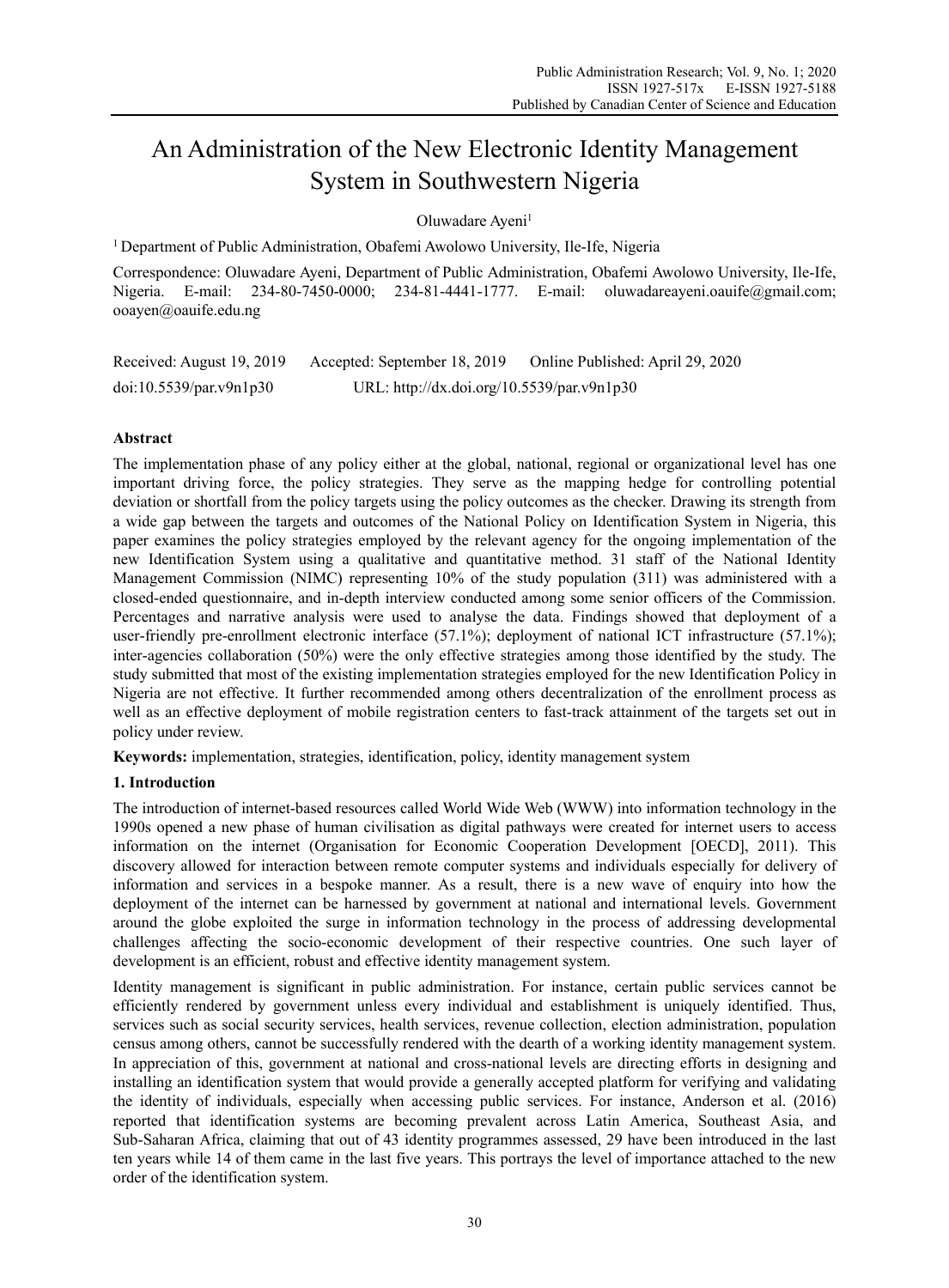The trajectory of the national identity management system in Nigeria dated back to the post-independence era (Musa, 2000). For more than four decades, the development of a framework for identity management system has always seamlessly emerged in the government agenda for socio-economic and political development in Nigeria. In 1978, the Directorate of National Civic Registration (DNCR) was established (Ayamba and Ekanem, 2016). This was later backed by decree 51 of 1979. The DNCR was responsible for the enrollment of citizens from 18 years above for National Identity Card (Vanguard May 13, 2003). The government intended to establish a national identity management system to resolve the challenges of verifying and authenticating the true identity of individuals when accessing public service deliverables (NIMC, 2013).

Consequently, a series of government programmes aimed at installing a reliable identification system has always witnessed drawbacks of varying magnitude. Among these drawbacks are fragmented system, multiple forms of ID cards, non-existence of interoperability, low coverage and absence of common standards as part of the blight that confronted previous identification schemes (Aliyu, 2017). As a result of these ignoble realities,

> "the government commissioned a Harmonisation Committee to advise it on how different public and private sector activities on identification systems can be harmonised, therefore, the committee recommended a National Policy and Institutional Framework for a National Identity Management System for the country" (Ayamba & Ekanem, 2016, p.280).

The national policy and institutional framework for an identity management system for Nigeria deployed in 2007 with the overriding policy thrust to harmonise existing identification schemes, introduce a unique national identification scheme, institutionalise a system of identity management, and establish a reliable environment of identity management. All these thrusts are expected to manifest into attainment of a variety of the policy objectives set out in the policy documents especially in the area of interoperability among government agencies. Going by the foregoing, the new identification system in Nigeria is expected to provide a foundational database that can be accessed by government agencies providing e-services. However, available evidence raises concern. For instance, the policy targeted the distribution of at least 12 million NINs to Nigerians in the first year of implementation.

Eventually, World Bank Report on the country assessment of the identification system observed that the first National Identification Number was first issued in 2012, 4 years after commencement of the policy (World Bank, 2015). The report also revealed that only 6.1millions NINs were issued to Nigerians representing 3.5% of the total population of Nigeria in 2015. Also, as of September 2017, 21millions NINs has been issued against an estimated population of over 180 million persons in Nigeria equating 12% of the population. Also, it is reported that the National Identity Management Commission operates 805 registration centres out of which 556 centres are sited in local governments (NIMC's Official Release, 2017). The implication of this is that 218 local government offices are without enrollment centres, this might lead to the exclusion of a certain number of people from enrollment into the national database. This poses a threat to the policy objective of ensuring interoperability among government institutions as the numbers of identities captured and databases integrated do not guarantee the provision of all-inclusive e-government services. Drawing its gap from the paucity of the extant literature on the effectiveness of the implementation strategies of the national identification policy in Nigeria; hence this paper.

### **2. Models of Identity Management System**

Opinions differ on different models of identity management system, but it appears that authors converge on three models of identity management system (Oxford Internet Institute 2006; OECD, 2007; Lips and Pang, 2008; Olaniyi, 2017). These models provide an avenue for one-off sign-on to the users to access a variety of transactions in the public domain, yet each of the models possesses its peculiarities especially in the utilisation of identity-related information. These models include organisation-centric identity management model; a user-centric identity management model; a federated Identity management model.

### **3. Organisation-centric Identity Management Model**

This model is centralised and operated on a cross-domain basis. It permits the organisation to house and manages user's personal information. The design's construct allows for the synchronisation of user's identities (OECD, 2007). Here, the algorithm of the arrangement is linked to hierarchical rules (Greenwood, 2007). For Hansen et al (2004), this model is desirable to the commercial community as businesses will approve centrality of identity-related service solutions since it guarantees promptness in the management of their identity and access based issues and demands lesser support from them. Good as the model appears it has its condemnation. Authors have raised reservations especially in the area of over-concentration of individual data in the hands of a single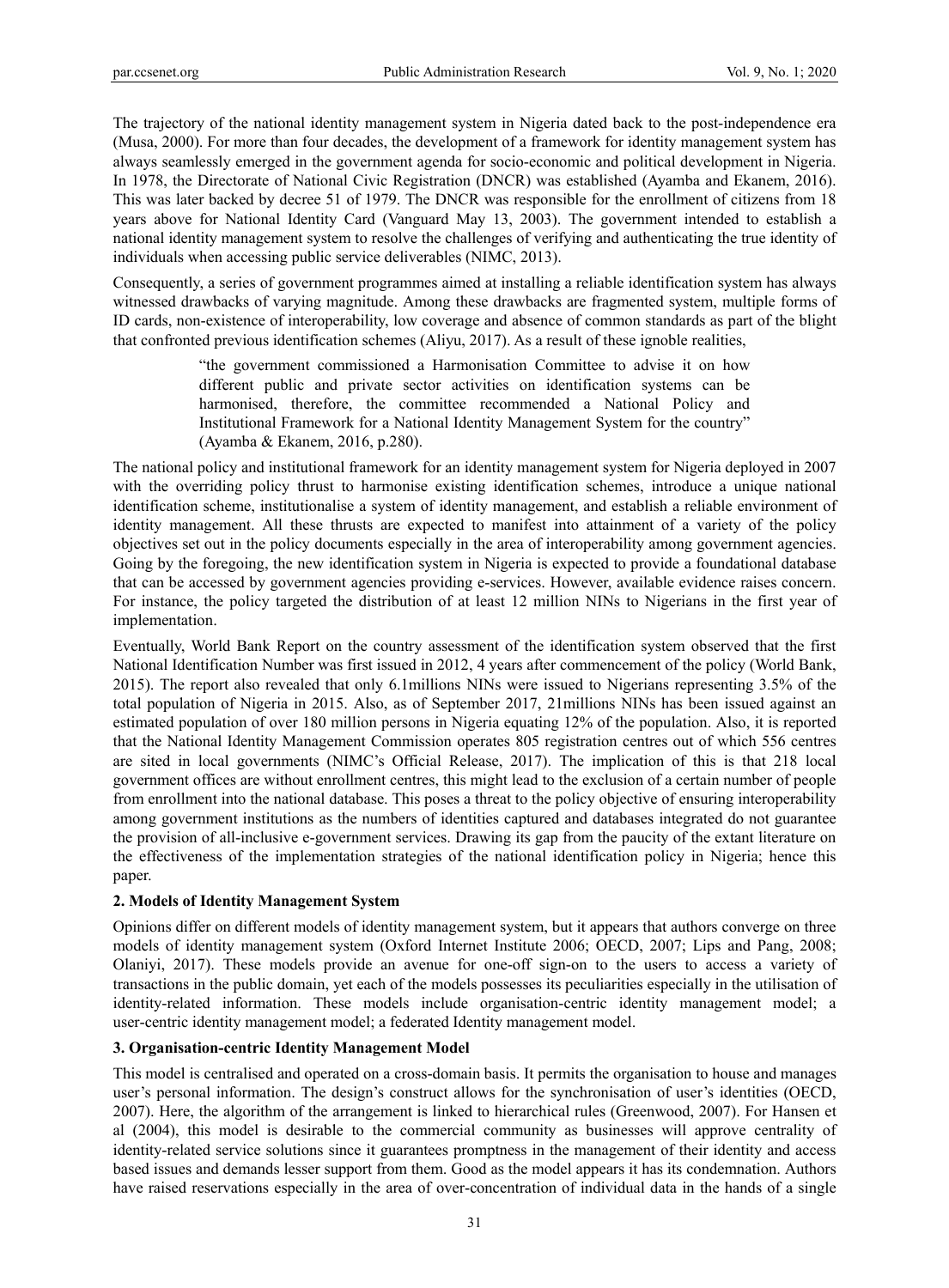entity; the possibility of large-scale errors, exposure of individuals to the risk of data leakage and unwarranted from unknown victimisation.

# **4. User-centric Identity Management Model**

This model allows the users' full control over their identity-related information. The activities between several personal data log can only be conducted by a single user. Though, the model is still undergoing scholarly interrogations. Submissions from several arguments support that the model is developed to protect the interest of the users in terms of ownership of their data and privacy (Lips and Pang, 2008). A user-centric model operates on the following three-legged components: identity providers- allow the creation of a separate account for user's identity-related information; relying on parties- give access to agencies that provide services to authenticate the request from identity providers; identity selector-authorise users to elect any service or identity providers they want.

It is assumed that if this model is implemented in conjunction with organisation-centric model and federated model, more gains are accurate especially in the data-sharing outfit (OII, 2007). However, with this arrangement, users are responsible for privacy-related liability (Hansen et al, 2003).

# **5. Federated Identity Management**

The Federated model allows access to codified personal information of users to be granted by the owner (user) of such information. It is structured in a way that accesses to the information by several identity management outfits are determined by the users. The model is trust-driven as users authenticate primary access, then, set up access for public and private service providers to interact with identity providers. The administration of individual identity data in the federated model is anchored on the existing relationship among the parties involved. Federated identity management is designed to define the relationship between independent parties in an identification outfit in a mutually exclusive protocol. Operationally, the ownership and decisions in this model are collective. Though the primary user retains the privacy decision, any other decision and action are guided by collectively determined relational rules and protocol (OECD, 2007). Besides, premises have been offered by scholars to situate the federated model as prime among other models. For instance, Liberty Alliance Project (2004), enumerate benefits of the model to include strong safeguard against management and security risk; cost minimisation and reduction; enhanced inter-agencies collaboration; improved communication and interoperability among government organisations, while the model is questioned for trust issues and duplication of identities.

### **6. The Indian Aadhaar Programme: Alternative Benchmarking for Implementation**

According to Asia Development Bank Report (2016), India had issues in managing social safety schemes due to the proliferation of fake beneficiaries and identities; as such a new identity management regime was launched to block these leakages. Today, the Indian Identity Management System is the largest in the world with a unified database repository of 940 million identifies. The deployment and adoption of an identification system in India are unique especially in the rate at which the programme was able to capture a huge number of Indians in less than five years. According to Peshwani and Joshi (2016), the national identification system in Indian would have enrolled more than one billion Indians by 2020. This submission shows that the deployment of identity management though came late but well received by the people in India. The current regime of identity management (popularly called Aadhaar) was launched in 2009 to enroll over 1.2 billion Indians by the end of 2020 (Gerdeman, 2012). This scheme is aimed at deepening e-governance and identity management industry that foster direct payment of benefits by the government to stabilise employment scheme as well as promote financial services and inclusion (Chakrabarty, 2012).

The identity regime also has central surveillance features to protect citizens from terror attacks (Sun, Hichang & Sarchez, 2009). The pattern of enrollment into the Aadhaar programme in India is self-initiated. This means that citizens who consider the benefits and gains of the card will go for enrollment- it is not mandatory (Ramanathan, 2010; Dreze, 2010). This stand implies that for Aadhaar Card enrollment in India to be almost one billion (Peshawani & Joshi, 2016), the level of technology acceptance and awareness of the current regime among the Indian population is impressive. The proposed benefits of the Indian Aadhaar card include payment of government subsidies to citizens whose bank accounts are linked with Aadhar number and digital documentation of public documents and citizens' records to promote e-government services (Pati, Kumar and Jain, 2015).

According to the Asian Development Bank, (2016), Identity management system has been utilised in various sectors of the Indian economy. Through the deployment of the Aadhaar project, the government has been able to link Aadhaar identifiers and bank accounts of beneficiaries of the National Rural Employment Guarantee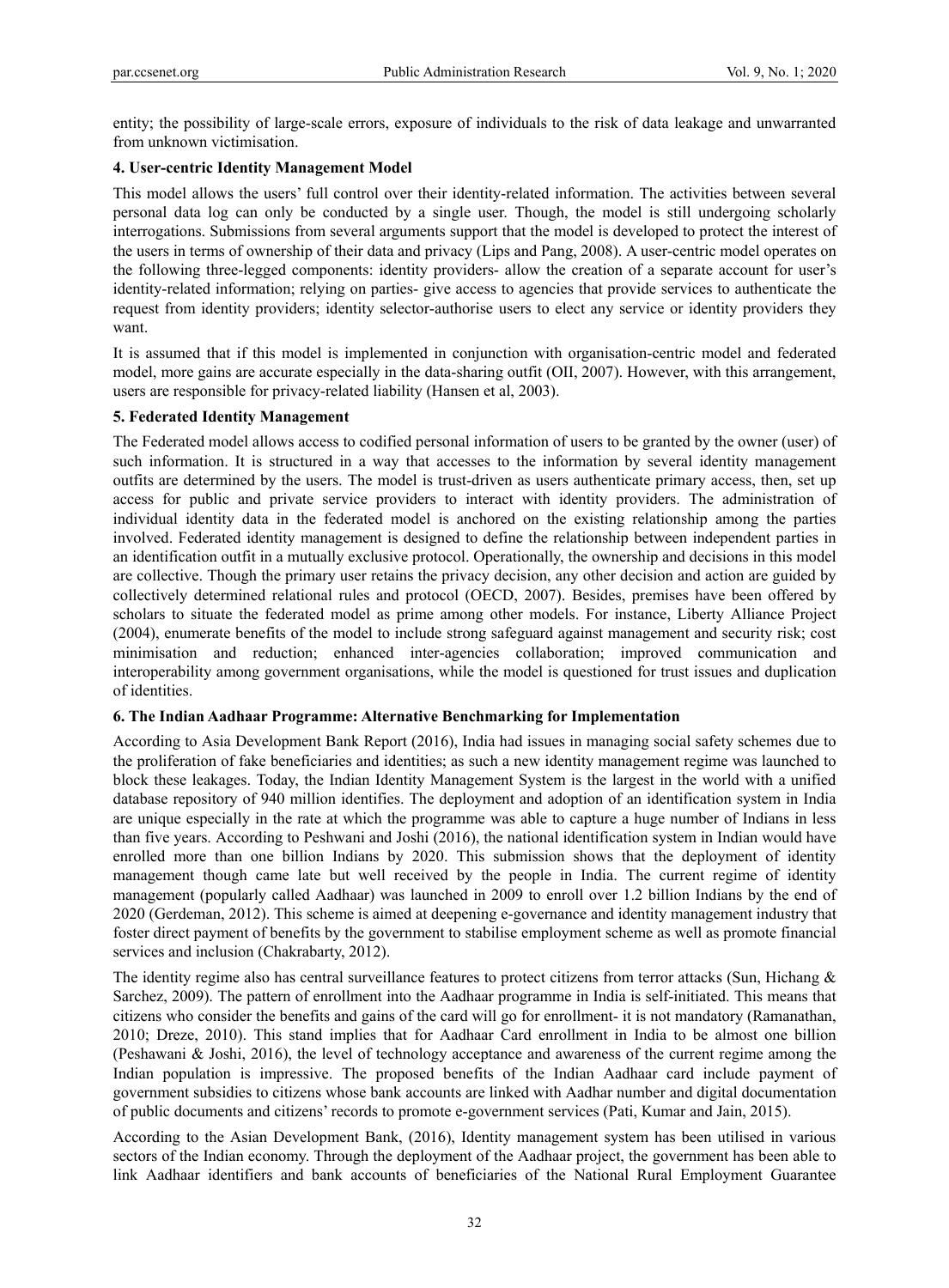Scheme (NREGS) to expedite payment of monthly stipend to citizens who were not banked before (Asian Development Bank, 2016). Still on utilisation and spill-over effects of Aadhaar regime in India, study shows that pilferages and leakages in gas delivery are curtailed as well as strengthened financial inclusion in the remote areas in India (Asian Development Bank, 2016) while transparency, interoperability among government agencies, payment of government benefits, and private sector driven e-transaction has been promoted by the new identity management regime in India.

However, authors have also raised voices about some deficiencies that must be looked into by the government of India. For instance, Rati, Kumar, and Jain (2015) observed that despite massive enrollment, the government plan to integrate the national database reservoir with other government agencies has failed, this is in tally with the submission of Mukherjee and Nayar (2011) that it appears that the attention of the government of India is concentrated only on awareness to enrol while little efforts are made towards utilisation of the system among Indians. Legal and privacy issues also appeared in the literature; the argument is that the arrangement of the Aadhaar Programme possibly jeopardises the right to privacy of the citizens as they are vulnerable to misapplication of identity-related information by compromisable officials. Kaushik (2010) and the Unique Identification Authority of India (2010) noted that the worsening relationship between citizens and government in India is affecting the trust and confidence citizens repose in the Aaadhaar programme due to possible misuse of the personal information of citizens by the government and opportune possessors. In the same path of reasoning, Pati, Kamar, and Rain (2015) hinted that the scope of the programme is threatened by lack of public supports, concerns over privacy and unreliability of fingerprints; deployment of incompetence resources (human and technology); improper monitoring. Perhaps these challenges are overweighed by the long-term benefits of the programme.

The Aadhaar programme from existing literature appears to be successful only in the area of enrollment as much still needs to be done in terms of harmonisation, integration, and utilisation of the identity database in India. For Kant and Sharma (2013), and Pati, Kamar and Rain (2015) identity management system in India requires the cogent attention of the government in the area of personnel training; information security, information sharing, collaboration, and coordination among stakeholders, an awareness campaign on usage and verification platforms.

### **7. Methodological Description**

This study carried was out in the southwest geopolitical region in Nigeria. The south-west was selected because it had the highest coverage with 2,473,113 enrollees for the period covered by this study (Technology Times, 2017). This study employed a descriptive research design as its blueprints. The study utilised a survey method to systematically seek data from the respondents using a questionnaire and in-depth interviews as research instruments. The questionnaire and the interview guide was structured in line with the objective of the study with the general aim of assessing the effectiveness of the implementation strategies of national policy on identity management. Quantitative and qualitative data were gathered through primary and secondary sources, and descriptive statistics were used to analyse data. This study population comprised 311 staff at the state offices of the National Identity Management Commission in Southwestern Nigeria: Oyo (122); Ekiti (79) and Ogun (110). The Commission was purposefully selected being the institution at the forefront of the policy implementation. The sample size of the study was 31 representing 10% of the study population. Questionnaire was used to elicit the perception of participants on the implementation strategies of the national policy on identity management system in Southwestern Nigeria using a Likert scale of 5 dimensions (0 – Not Yet, 1 –Less effective, 2 – Fairly Effective, 3 – Effective, 4 – Extremely effective ). The interview guide was administered to the interviewees to further gather information on the strategies adopted for policy implementation. Hence, a deputy coordinator, one facility manager, three (3) enrollment officers from NIMC.

However, the implementation strategies adopted in implementing the national policy on the identification system in the study area. Here, each of the identified policy strategies was subjected to the opinion of the respondents selected from the implementing agency – NIMC to examine the potency or otherwise of each of the identified strategies. Their responses were categorised along with the following measurement scales: Extremely effective (4), Effective (3), Fairly Effective (2), Less Effective (1) and Not Yet (0) in table 1. Table and percentages were used to present and analyse data gathered from them.

#### **8. Research Results and Discussion**

60.7% of the respondents believed that the use of public-private partnerships in providing appropriate technology and e-solutions was less effective. 21.4% of the respondents said this strategy was fairly effective in the process of implementing the policy under review. 7.1% and 3.6% of the responses showed that public-private partnership as a strategy was effective and extremely effective respectively while 7.1% of the respondents thought that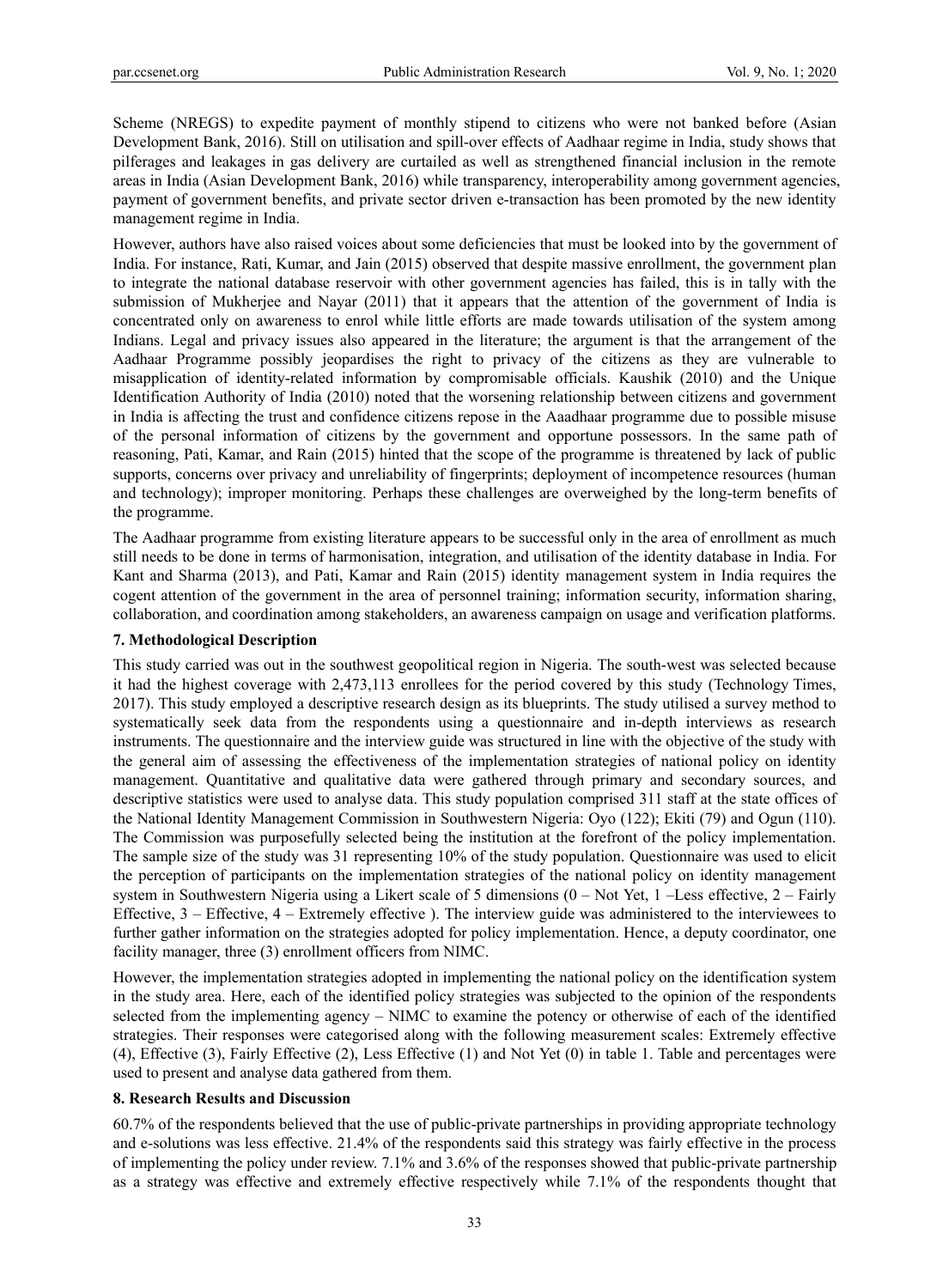adoption of the public-private partnership had no positive addition to the implementation process of the policy. Hence, it was concluded that the adoption of public-private partnership as an implementation strategy has been proved to be a less effective strategy. Harmonisation timeline was tested as a variable. The result indicated that 64.3% of the sampled staff were of the view that the use of harmonisation timeline proved to be fairly effective in the process of implementing the policy. The remaining percentage was between staff who believed that harmonisation timeline was either effective (10.7%) or less effective (25%). Therefore, harmonisation timeline was fairly effective as an implementation strategy.

The policy document prescribed deployment of National ICT infrastructure as a key strategy for implementing the policy. However, the results from the survey conducted show that a mere 5% of the responses indicated that the deployment of ICT infrastructures was only fairly effective in the implementation process. Other responses were rated as follows: extremely effective (17.9%), effective (25%) and less effective (7.1%).The study inferred that the deployment of ICT infrastructure as an implementation strategy has not aided the process of implementing the policy within the period under review. Constant review of the legal framework that supports the identification system in Nigeria was viewed as not effective. This position was corroborated by 64.3% of the respondents. Table 4.2 shows that 25% of the responses aired from the staff billed review of the existing legal framework as a fairly effective strategy, 7.1% of the respondents billed it as a less effective strategy. 3.6% of the staff suggested it as an effective strategy. These figures certify the position that constraint review of the legal framework is not an effective strategy as far as the implementation of the national policy on the identification system in Nigeria is concerned.

Upgrade of existing ICT facilities in identity-related agencies was earmarked as a formidable strategy in the policy document. The result from the field survey indicated that this was a less effective strategy. This result was supported by 78.6% of the sampled staff. The provision of the user-friendly pre-enrolment electronic interface was established as an extremely effective strategy that aided the implementation process of the policy. 57.1% of the respondents placed pre-enrolment electronic interface as an extremely effective strategy. Therefore, the pre-enrollment site created by the agency considerably aided the implementation process of the policy.

Also, the pre-field survey indicated that the agency-branded the creation of mobile registration centres as another strategy that was expected to deepen the implementation process of the policy. After testing this as a variable, the result negated the variable as an effective strategy being employed by the Commission. The result shows that as much as 67.9% of the respondents considered mobile registration centres to be a less effective strategy. The inter-agencies collaboration was tested among the staff as a strategy employed in implementing the policy. The outcome of the survey revealed that collaboration among relevant government agencies is an effective strategy in the implementation process. This position was upheld by 57.1% of the respondents. This indicated that inter-agencies collaboration positively influenced the implementation process of the policy.

The electronic messaging platform was tested among the staff as a strategy adopted by the implementing agencies. The result of the analysis depicted that electronic messaging has been less effective as a strategy. This assertion was premised on the opinion of 71.4% of the respondents. This result is an indication that electronic messaging deployed by the agency (NIMC) has not been effective. Public awareness and sensitisation programmes were considered to be fairly effective by 25% and less effective by 60.75% of the respondents. Here, the study concluded that public awareness and sensitisation programmes of the National Identity Management Commission need to be strengthened since the current awareness programmes appear to be less effective.

To complement results gathered from the respondents through questionnaire administration, qualitative responses were narrated and conclusions were inferred therefrom. Series of questions were posted to the selected interviewees on the strategies adopted in the implementation of the policy. Here, principal officers from NIMC constituted the entire participants in the interview. They included a Deputy Coordinator (Oyo State), one Facility Manager (Oyo State), one enrollment officer (Ekiti State), and two enrollment officers (Ogun State). The majority of the interviewees had been with the Commission for more than five years, this gave room for more questions to be posed as it was expected that they were familiar with the activities and workings of the Commission. The researcher further requested the participants to describe the implementation strategies of the agency. Their responses raised some positive points as well as some negative points. In the area of financial arrangement, a vast number of responses gathered from respondents indicated that the public-private partnership listed as a strategy in the policy document did not enjoy adequate attention from the government. For instance, a deputy coordinator remarked that:

> at the inception of the agency private initiatives and finance arrangements were given chance. Unfortunately, something went wrong with the arrangement. Private partners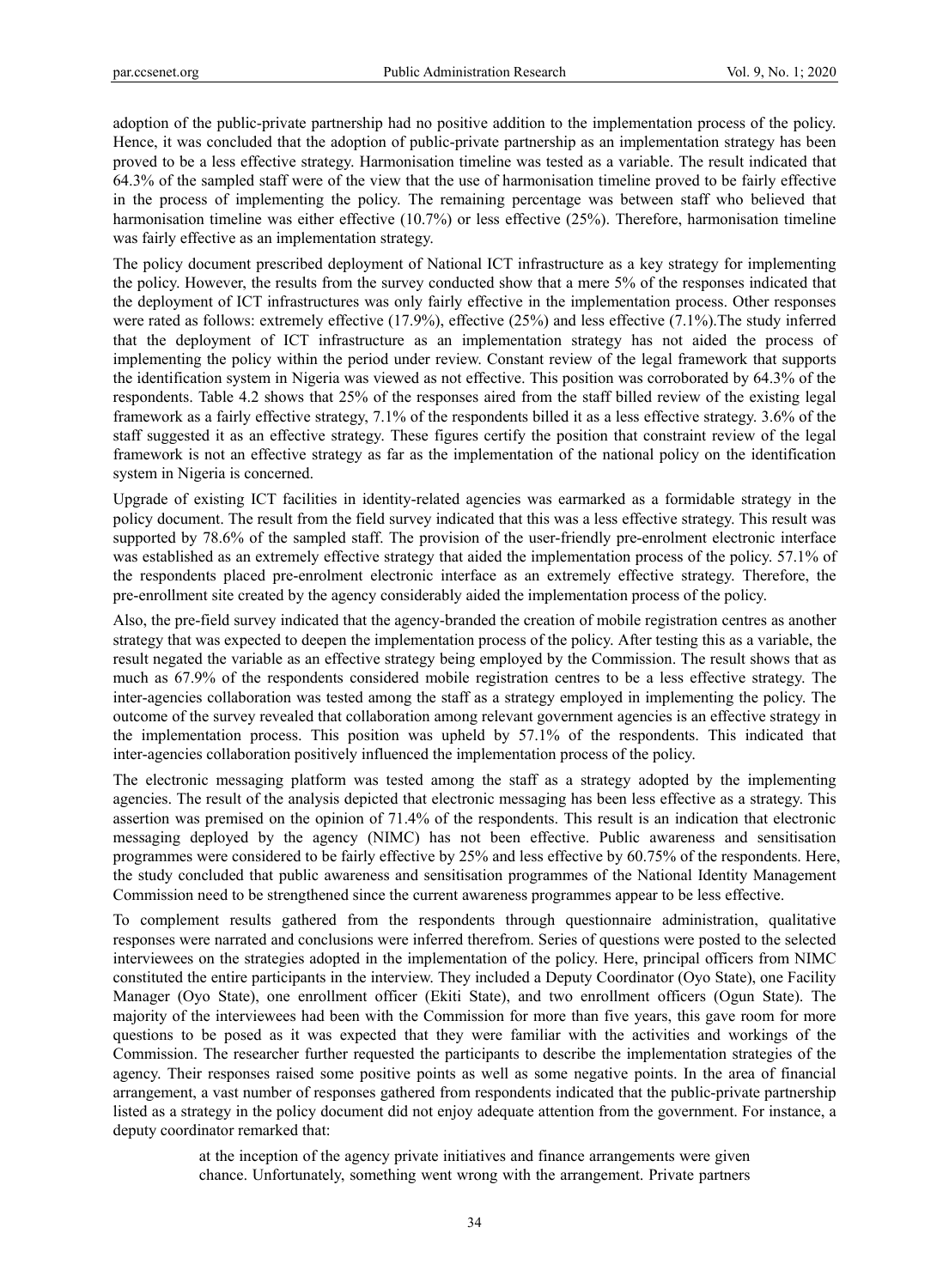systematically withdrew by not honouring their obligations toward the agreement with the government

Similarly, harmonisation and integration timelines according to the majority of interviewees had not been optimally followed by the stakeholders in the identity industry in Nigeria. A field officer who pleaded anonymity veraciously indicted government monitoring and enforcement effort. He said, "as we speak, more than five governmental agencies still engage in capturing of biometrics as against the policy and the Act that established NIMC, we still operate a fragmented system of identification".

A good number of the interviewees across the study locations scored the deployment of the pre-enrollment interface on the Commission website as an efficient strategy that came with the policy implementation. A manager from NIMC's state office in Ekiti State affirmed that "with the pre-enrollment platform, the number of queues witnessed by the Commission has reduced to a considerable extent".

During an extensive interview session with one of the participants, the motivation of employees was highlighted and rated very low. Although the motivation of employees as an implementation strategy of the policy was not raised in the research instrument, it came up. His comment emotionally captured the issue of motivation when he pointed out that:

> The motivation strategy of the commission is not felt by the workers on the field. For instance, in our office we have issues with the printer, so we have to go Abeokuta on weekly basis to print the registration slip of which no provision was made for transport either in kind or cash. Another is the issue of contract staff who are not paid in consonance with what other federal workers get. All these will not allow the implementation to run smoothly. Something must be done.

The interviewer specifically demanded the opinion of some of the interviewees on the deployment of mobile enrollment centres as a strategy that will enrol more Nigerians. It appears that mobile strategy was just a dream that did not come to reality. This assertion draws it back from the responses of some interviewees which suggested that truly the government (i.e. NIMC) nursed the idea of mobile enrollment centres but the idea was not given much backing. The researcher also queried the interviewees on whether any collaboration between NIMC and other government agencies toward implementation of the policy existed. From the narratives of the interviewees, collaboration among government agencies has not been optimally utilised. Two issues came up during the interview, one was the use of the national identification number (NIN) as a pre-requisite document for filling or enrolling on the database of other identity-related agencies. Qualitative responses suggested that this window of collaboration to creating a unique identification system in Nigeria was not embraced by sister agencies. The other issue was the establishment of desk offices of all other agencies that deal with identity-related information. This also was not being implemented according to the responses gathered from the interview conducted. This implies that collaboration between NIMC and other agencies did not yield any meaningful result as an implementation strategy.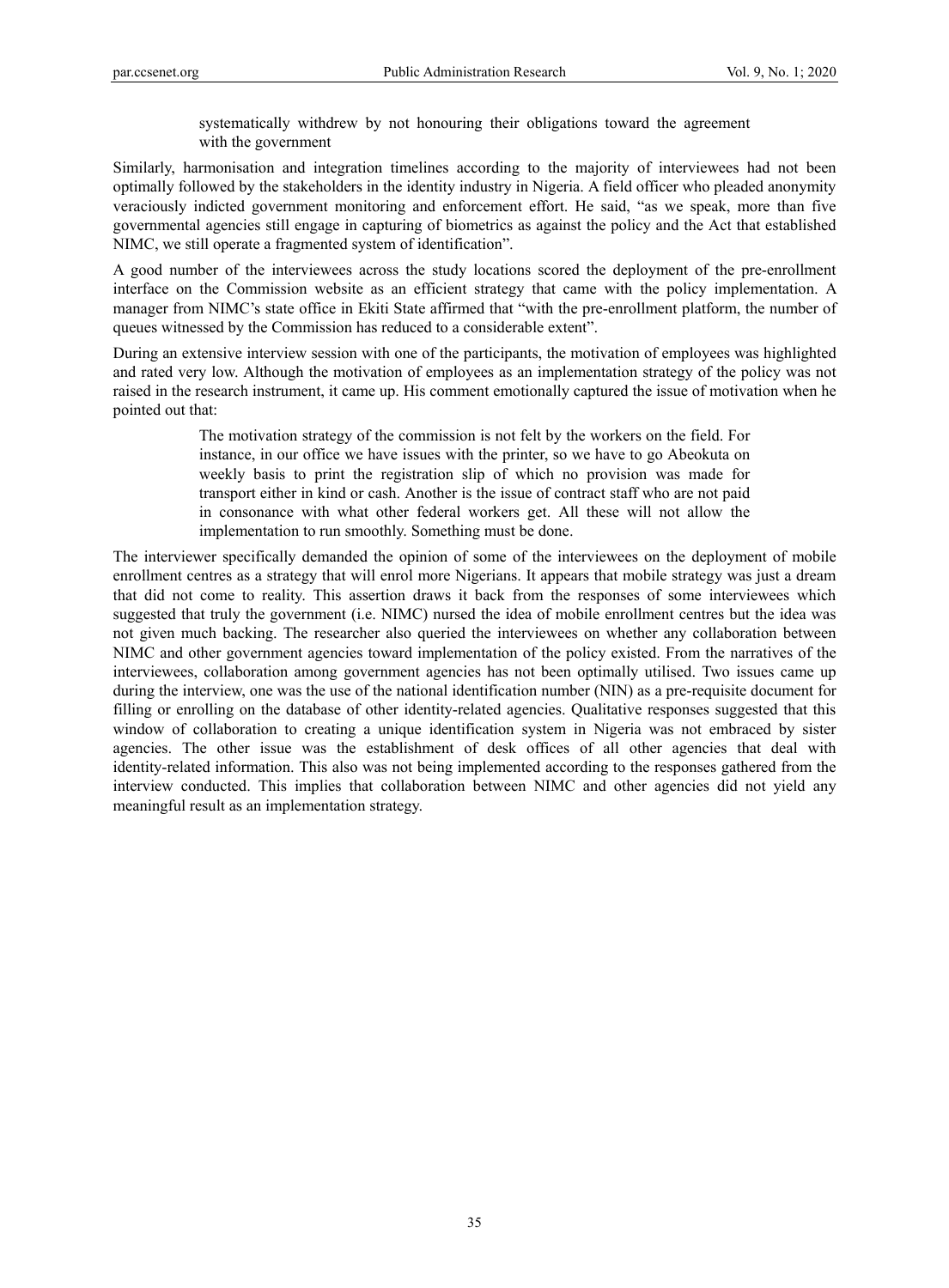| Table 1. Implementation strategies adopted for the identification policy $(N=28)$ |  |  |  |
|-----------------------------------------------------------------------------------|--|--|--|
|                                                                                   |  |  |  |

|                | Variables                                                        | EE             | Ε              | FE             | LE             | NY             | Σ       |
|----------------|------------------------------------------------------------------|----------------|----------------|----------------|----------------|----------------|---------|
| <b>SN</b>      |                                                                  | $\mathbf f$    | $\overline{F}$ | f              | $\overline{F}$ | f              |         |
|                |                                                                  |                | $(\%)$         | $(\%)$         | $(\%)$         | $(\%)$         | $(\%)$  |
|                | Adoption of public-private partnership<br>in the                 | 1              | $\overline{2}$ | 6              | 17             | $\overline{2}$ | 28      |
| 1              | provision of appropriate technology and e-identity<br>solutions. | (3.6)          | (7.1)          | (21.4)         | (60.7)         | (7.1)          | (100.0) |
|                | Adoption of harmonisation timeline for integrating               |                | 3              | 18             | 7              |                | 28      |
| $\overline{2}$ | existing civic registrations in the new database.                |                | (10.7)         | (64.3)         | (25.0)         |                | (100.0) |
| 3              | Deployment of national ICT infrastructure that drives            | 5              | 7              | 14             | $\overline{2}$ |                | 28      |
|                | implementation process.                                          | (17.9)         | (25.0)         | (50.0)         | (7.1)          |                | (100.0) |
|                | Constant review of the legal framework necessary for             |                | 1              | 7              | $\overline{2}$ | 18             | 28      |
| $\overline{4}$ | installing an identification system.                             |                | (3.6)          | (25.0)         | (3.6)          | 64.3           | (100.0) |
|                | Upgrade of existing ICT infrastructure facilities                |                | 3              | $\overline{2}$ | 22             | 1              | 28      |
| 5              | installed in the relevant government agencies.                   |                | (10.7)         | (7.1)          | (78.6)         | (3.6)          | (100.0) |
| 6              | Provision of user-friendly pre-enrollment electronic             | 16             | 4              | 6              | $\overline{2}$ |                | 28      |
|                | interface                                                        |                | (14.3)         | (21.4)         | (7.1)          |                | (100.0) |
| 7              | Deployment of mobile registration centre.                        | $\overline{2}$ | 4              | $\overline{2}$ | 19             | 1              | 28      |
|                |                                                                  | (7.1)          | (14.3)         | (7.1)          | (67.9)         | (3.6)          | (100.0) |
| 8              | Promotion of inter-agencies collaboration among                  | $\overline{2}$ | 16             | 5              | 3              | $\overline{2}$ | 28      |
|                | relevant MDAs.                                                   | (7.1)          | (57.1)         | (17.9)         | (10.7)         | (7.1)          | (100.0) |
| 9              |                                                                  | 1              | 3              | 1              | 20             | $\overline{3}$ | 28      |
|                | Deployment of electronic messaging platform                      |                | (10.7)         | (3.6)          | (71.4)         | (10.7)         | (100.0) |
| 10             | public<br>Organising<br>and<br>sanitisation<br>awareness         |                | 2              | 7              | 17             | $\overline{2}$ | 28      |
|                | programmes for members of the public.                            |                | (7.1)          | (25.0)         | (60.7)         | (7.1)          | (100.0) |

Source: Field Survey, 2018.

NB: Extremely Effective (EE); Effective (E); Fairly Effective (FE); Less Effective (LE); Not Yet (NY); Total (∑)

### **9. Result Analysis**

On the implementation strategies adopted for the study, it was established by 60.7% of the respondents that the use of public-private partnerships as a strategy was not effective. This position enjoyed the support from the responses provided by the interview. Supporting evidence shows that public-private partnership was initially involved in the implementation phases of the policy but due to financial constraints of both the government and the private partners, PPP as an implementation strategy was relegated. This finding supports the view of Anderson *et al* (2016) where he noted that the two consortia, Chams and Onesecure Card who signed an agreement with the government to provide infrastructure and facilities on a public-private partnership arrangement failed due to insufficient funds to fulfil their mandate.

The harmonisation timeline was considered fairly useful in the process of implementing the policy (64.3%). This result was negated from the views expressed in the interview conducted. The argument was that stakeholders in the identity industries in Nigeria have not optimally followed the implementation timeline especially in the area of harmonisation of existing functional databases. This finding derived literature support from International Bank Reconstruction Development (2016) and Aliyu (2017). The two studies confirmed the existence of a fragmented identity landscape in Nigeria. This finding cast doubt on the policy objective of ensuring interoperability among government agencies.

Still, on the strategies adopted for the implementation of national policy on identity management system, the result showed that mobile registration centres had not been explored by the agency implementing the policy.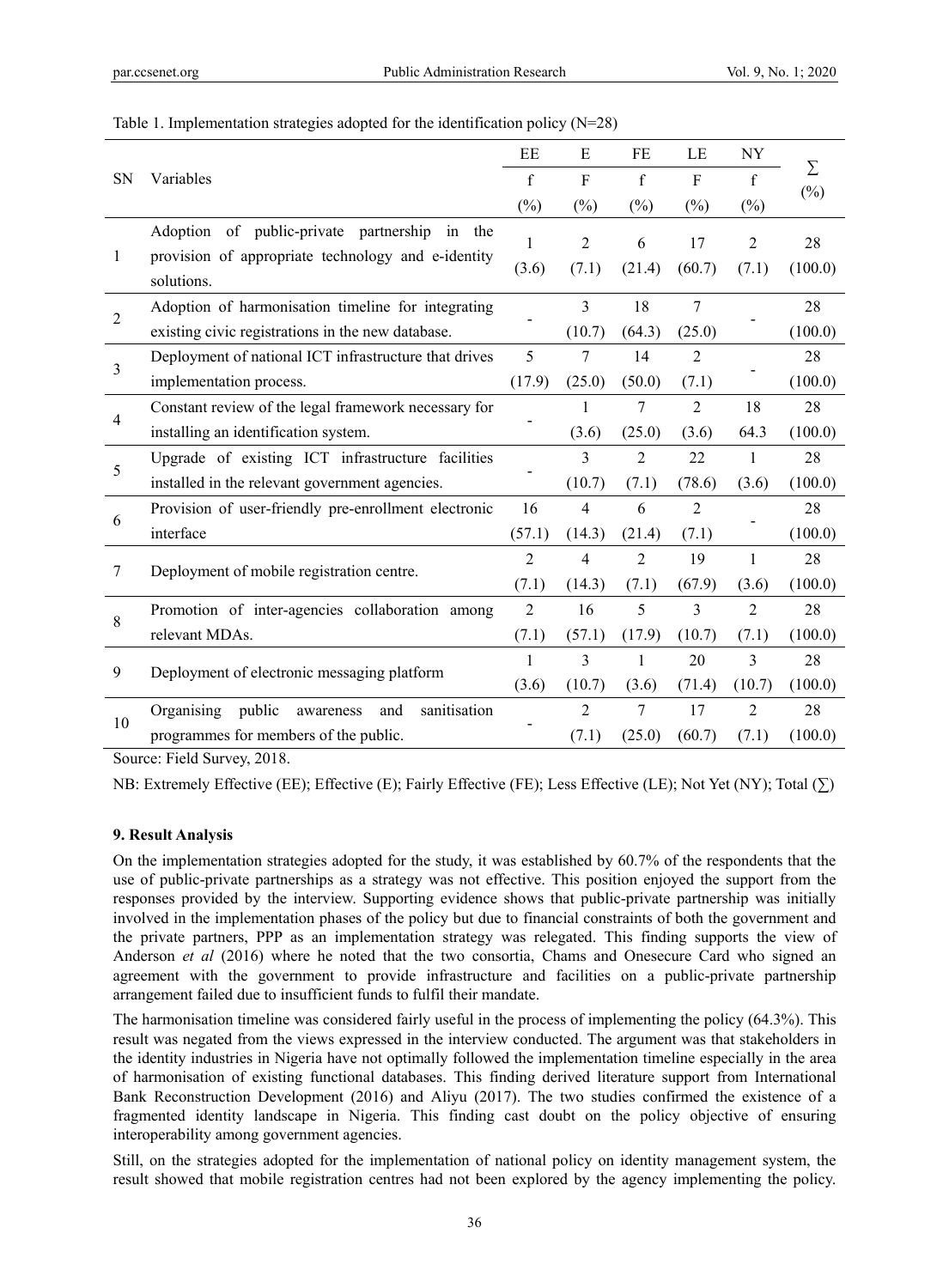Responses from the interview confirmed that the mobile registration centre was indeed employed as a strategy to expand the scope of enrollment but this was without much backing from the government. This result indicated that the use of mobile registration platform has not been fully explored unlike what is obtainable in Pakistan where Van and motorcycle units were deployed as mobile registration centres for educating and enrolling citizens in rural areas (Malik, 2014). The inter-agencies collaboration was reported to be effective by the respondent's but evidence gathered through the interview revealed that inter-agencies collaboration as a strategy was not effective. This finding is not unconnected to the fragmented nature of the identity management system in Nigeria as reported by Aliyu (2017). Udunze (2014) also identified a lack of collaboration among government agencies. He supported his view with the premise that NIMC contested the legal right of the Bank Verification Number (BVN) programme by Nigerian banks, a public act that falls under the exclusive jurisdiction of the NIMC. Similarly, the electronic messaging platform was not as effective as expected. This finding was supported by 71.4% of the respondents, this is similar to submissions generated through interviews. The use of the electronic messaging platform was deployed to fast track the implementation process of the policy (Aliyu, 2017). Electronic messaging was employed to enhance the enrollment process as well as fast track collection of the new identity smart card.

#### **10. Conclusion and Recommendations**

The study discovered that most of the existing implementation strategies employed for the new Identification Policy in Nigeria have not been quite effective. This is apparent in the deviation between the policy targets and the policy outcomes. Hence, the need for the relevant agency to review the policy strategies as the implementation process is ongoing to fast-track and close the existing lags in the policy targets. By so doing, the under listed steps are suggested.

- i. The enrollment process should be decentralised to ease the burden of congestion during enrollment as well as fast track enrollment rates among eligible enrollees. This could be done using the model adopted in the telecommunication industry, where registered private individuals are permitted to capture biometric data of the sim cardholder. This will make enrollment to be more accessible and affordable to the public.
- ii. A working public-private partnership model should be designed to drive the implementation of the policy to provide alternative sources of finance as well as promote a self-sustaining identity system in Nigeria. This arrangement should ensure production and distribution of the Multipurpose Smart Card after two weeks of receiving identification number to further deepen public trust in the new identity regime being put in place by the policy as delay in the production of these cards undermines public interest in the entire process.
- iii. Mobile enrollment centres should be deployed by the Commission to provide reliable means to enrol the vulnerable such as rural dwellers, physically challenge and the poor into the database.

#### **References**

- Aliyu, A. A. (2017). *Overcoming Data Integration Challenges.* Abuja, Nigeria: National Identity Management Commission.
- Anderson, C*.*, Biscaye, P., Coney, S., Ho, E., Hutchinson, B., Neidhartdt, M., & Reynolds, T. (2016). *ICT Facts and Figures. International Telecommunications Union.*
- Asian Development Bank. (2016). Identity for Development for Asian and the Pacific. Mandaluyong City, Philippines.
- Ayamba, I. A., & Ekanem, O. (2016). National Identity Management in Nigeria: Policy Dimensions and Implementation. *International Journal for Humanities and Social Science Studies, 3*(1), 279-287.
- Chakrabarty, N. K. (2012). UID (Aadhaar) Its effect on financial inclusion. *The Management Accountant*, *47*(1), 35–3.
- Dreze, J. (2010, November 25). Unique facility or recipe for trouble. *The Hindu.*
- Gerdeman, D. (2012). India's ambitious National Identification Program. *Harvard Business School, Working Knowledge, 1–2.* Retrieved from http://hbswk.hbs.edu/item/6957.html
- Greenwood, D. (2007). *The context for Identity Management Architectures and Trust Models.* Paper presented at the OECD Workshop on Digital Identity Management, Trondheim.
- Hansen, M., Krasemamn, H., Krause, C., Rost, M., & Genghini, R. (2003). Identity Management Systems (IMS):